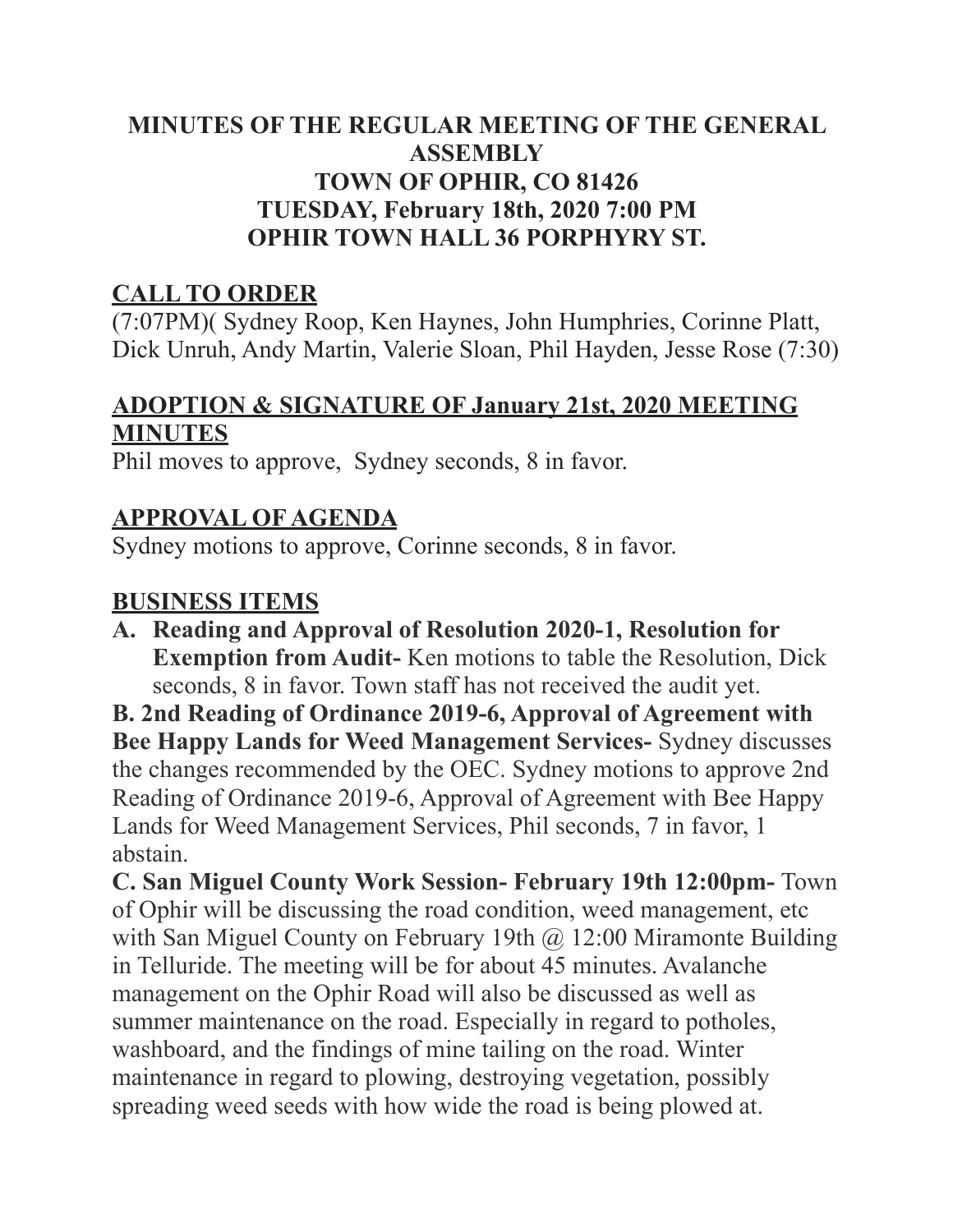Maintenance of the Ophir Road from Old Ophir to East Ophir, through Spring Gulch.

**D. Preliminary Discussion- Potential Town of Ophir Employee Housing**- Ophir currently doesn't have employee housing and the Town of Ophir wants the Town Manager to live in Ophir where he or she may live and be able to respond to water, plowing, etc issues. Ideas include, possibly a rezone of an open space lot to create a lot where Town of Ophir Town Manager may reside. Town of Ophir possibly buy a house for sale for employee housing? There are grants for building, not for purchasing. Another idea: abit units becoming up to code and making the units legal- additional trash & water fees. After discussion with the GA, town staff will be explore options for Town of Ophir employee housing. If there are any rental options available, please let the Town of Ophir know.

# **5. STAFF REPORTS**

**Corinne- Mayor-** Increased use of illegal snowmobiling on Town roads. Snowmobiling is illegal on any Town property. Town of Ophir can enforce this, but has no teeth because we do not hold a Municipal Courtwhere our ordinances and LUC codes can be enforced in a court of law. Town staff will be meeting with a new Forest Service ranger at the next staff meeting. She will come to a GA to introduce herself at a meeting soon.

**Ken- Town Manager-** Corinne, Ken, Sydney, Tyler, and Randy held an emergency management meeting with San Miguel County last month. The emergency staff is hoping to run a "drill" of a forest fire evacuation drill sometime in the spring. Town of Ophir is hoping to install a siren for use only for emergencies in the future.

**Val- P&Z Chair-** Valerie has taken the position of P&Z Chairman, working on the Master Plan. P&Z goal to make it more readable. Creating efficiency with the building department and encouraging more electronic communication with plans and permits. LUC code says there must be 3 sets of plans, Ken & Val both agree if we move towards a more electronic form of documents.

**Syd- Clerk-** No staff report.